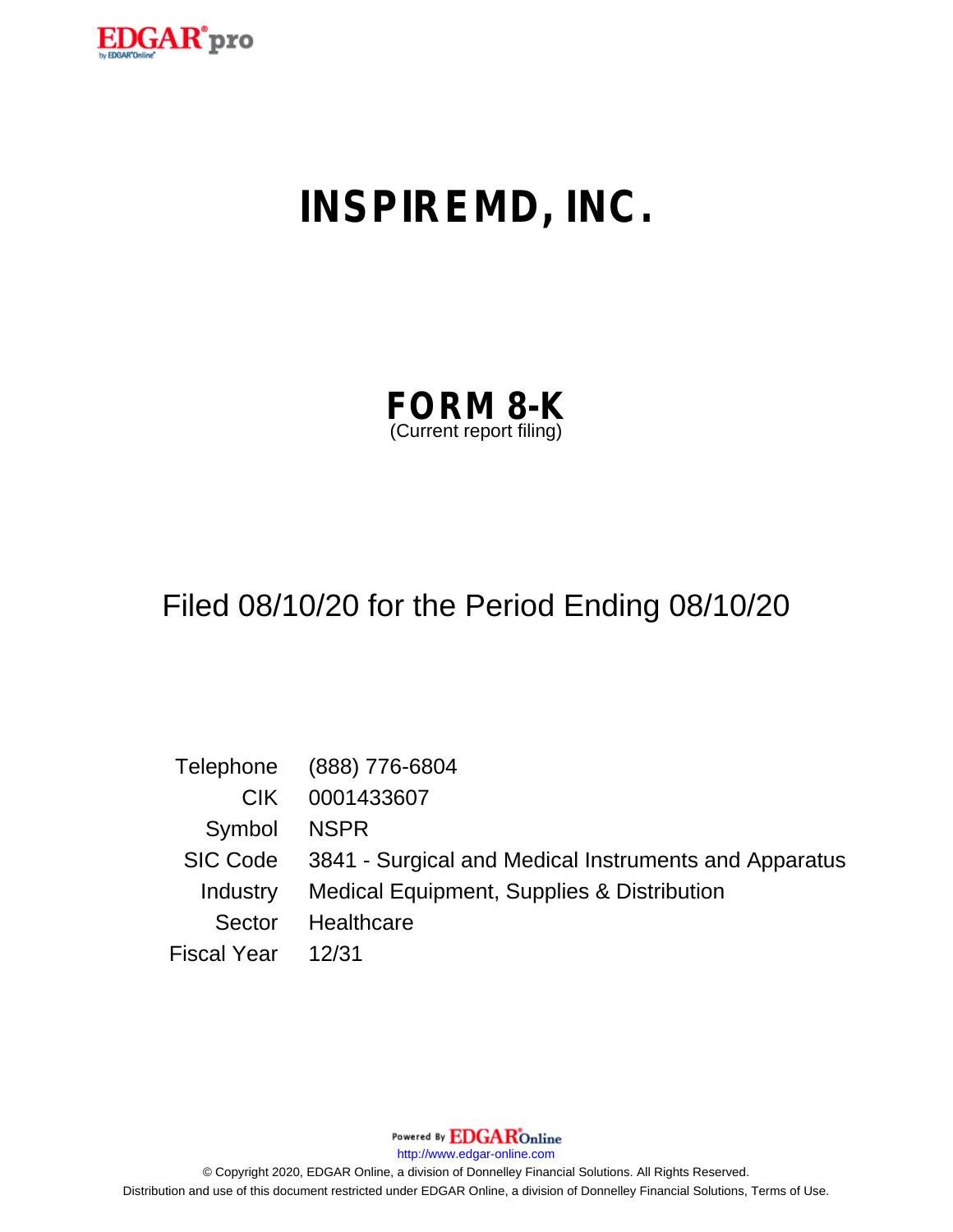## **UNITED STATES SECURITIES AND EXCHANGE COMMISSION**

**Washington, D.C. 20549**

## **FORM 8-K**

#### **CURRENT REPORT**

**Pursuant to Section 13 or 15(d) of the Securities Exchange Act of 1934**

**Date of Report (Date of earliest event reported):** August 10, 2020

### **InspireMD, Inc.**

(Exact name of registrant as specified in its charter)

**Delaware 001-35731 26-2123838**

(State or other jurisdiction of incorporation)

File Number)

(Commission (IRS Employer Identification No.)

**4 Menorat Hamaor St. Tel Aviv, Israel 6744832**

(Address of principal executive offices) (Zip Code)

**(888) 776-6804**

(Registrant's telephone number, including area code)

**N/A**

(Former Name or former address, if changed since last report)

Check the appropriate box below if the Form 8-K filing is intended to simultaneously satisfy the filing obligation of the registrant under any of the following provisions:

[ ] Written communications pursuant to Rule 425 under the Securities Act (17 CFR 230.425)

[ ] Soliciting material pursuant to Rule 14a-12 under the Exchange Act (17 CFR 240.14a-12)

[ ] Pre-commencement communications pursuant to Rule 14d-2(b) under the Exchange Act (17 CFR 240.14d-2(b))

[ ] Pre-commencement communications pursuant to Rule 13e-4(c) under the Exchange Act (17 CFR 240.13e-4(c))

Securities registered pursuant to Section 12(b) of the Act:

| Title of each class                                                 | rading Symbol(s) | Name of exchange on which registered |
|---------------------------------------------------------------------|------------------|--------------------------------------|
| c, par value \$0.0001 per share<br>Jommon Stock                     | NSPR             | NYSE American                        |
| Warrants.<br>exercisable for one share of Common Stock              | NSPR.WS          | NYSE<br>E American                   |
| Series B Warrants, exercisable for one share of C<br>f Common Stock | NSPR.WSB         | NVSE<br>: American                   |

Indicate by check mark whether the registrant is an emerging growth company as defined in Rule 405 of the Securities Act of 1933 (§230.405 of this chapter) or Rule 12b-2 of the Securities Exchange Act of 1934 (§240.12b-2 of this chapter).

Emerging growth company [ ]

If an emerging growth company, indicate by check mark if the registrant has elected not to use the extended transition period for complying with any new or revised financial accounting standards provided pursuant to Section 13(a) of the Exchange Act. [ ]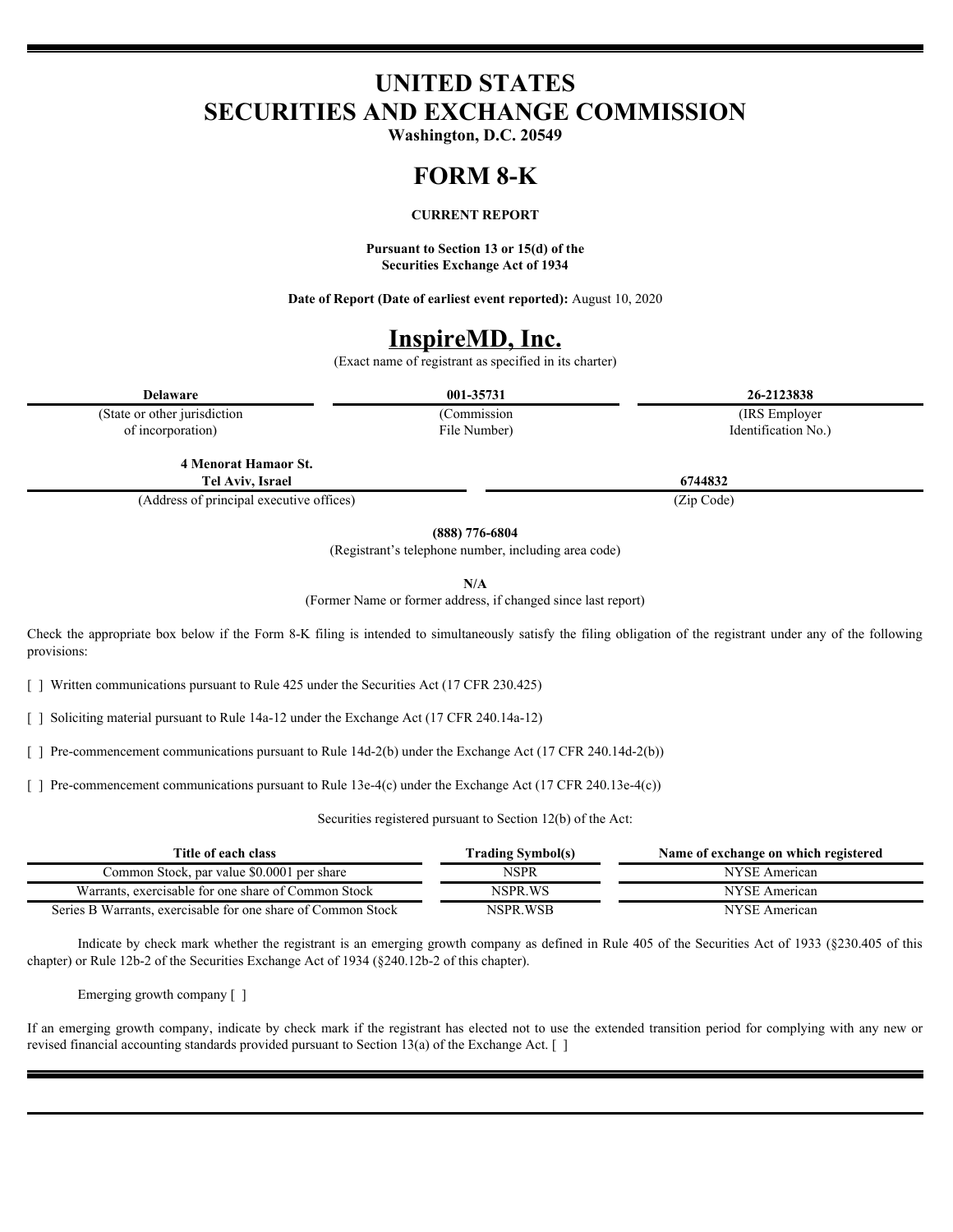#### **Item 8.01 Other Events.**

On August 10, 2020, InspireMD, Inc. (the "**Company**") issued a press release announcing that, effective as of August 7, 2020, it now complies with all of 2-<br>
1 tem 8.01 Other Events.<br>
On August 10, 2020, InspireMD, Inc. (the "Company") issued a press release announcing that, effective as of August 7, 2020, it now complies with all of<br>
the NYSE American LLC continued listing compliance with the continued listing requirement under NYSE American Company Guide Section 1003(a)(iii). That section requires a listed issuer to maintain stockholders' equity of at least \$6 million if it has reported losses from continuing operations, and/or net losses, in its five most recent fiscal years. The return to compliance was achieved as a result of the Company's recently-consummated public offering, in which the Company raised approximately \$10.7 million of net proceeds from the sale of units and pre-funded units.

A copy of the above-referenced press release is attached hereto as Exhibit 99.1 and is incorporated herein by reference.

#### **Item 9.01 Financial Statements and Exhibits.**

(d) Exhibits

**Exhibit Number Description** 99.1 [Press release, dated August 10, 2020](#page-4-0)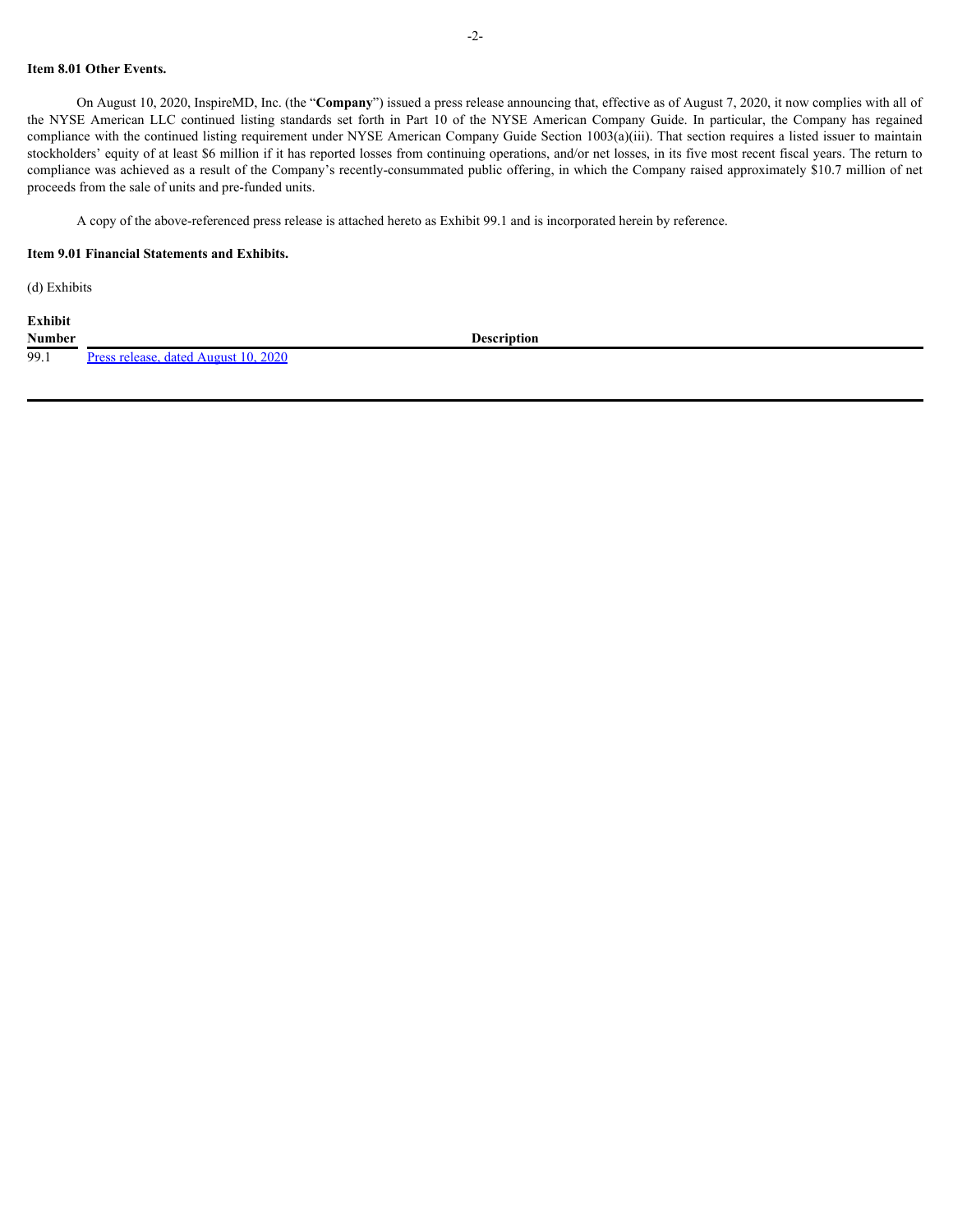#### **SIGNATURES**

Pursuant to the requirements of the Securities Exchange Act of 1934, as amended, the registrant has duly caused this report to be signed on its behalf by the undersigned hereunto duly authorized.

#### **InspireMD, Inc.**

Date: August 10, 2020 By: */s/ Craig Shore*

Name: Craig Shore Title: Chief Financial Officer